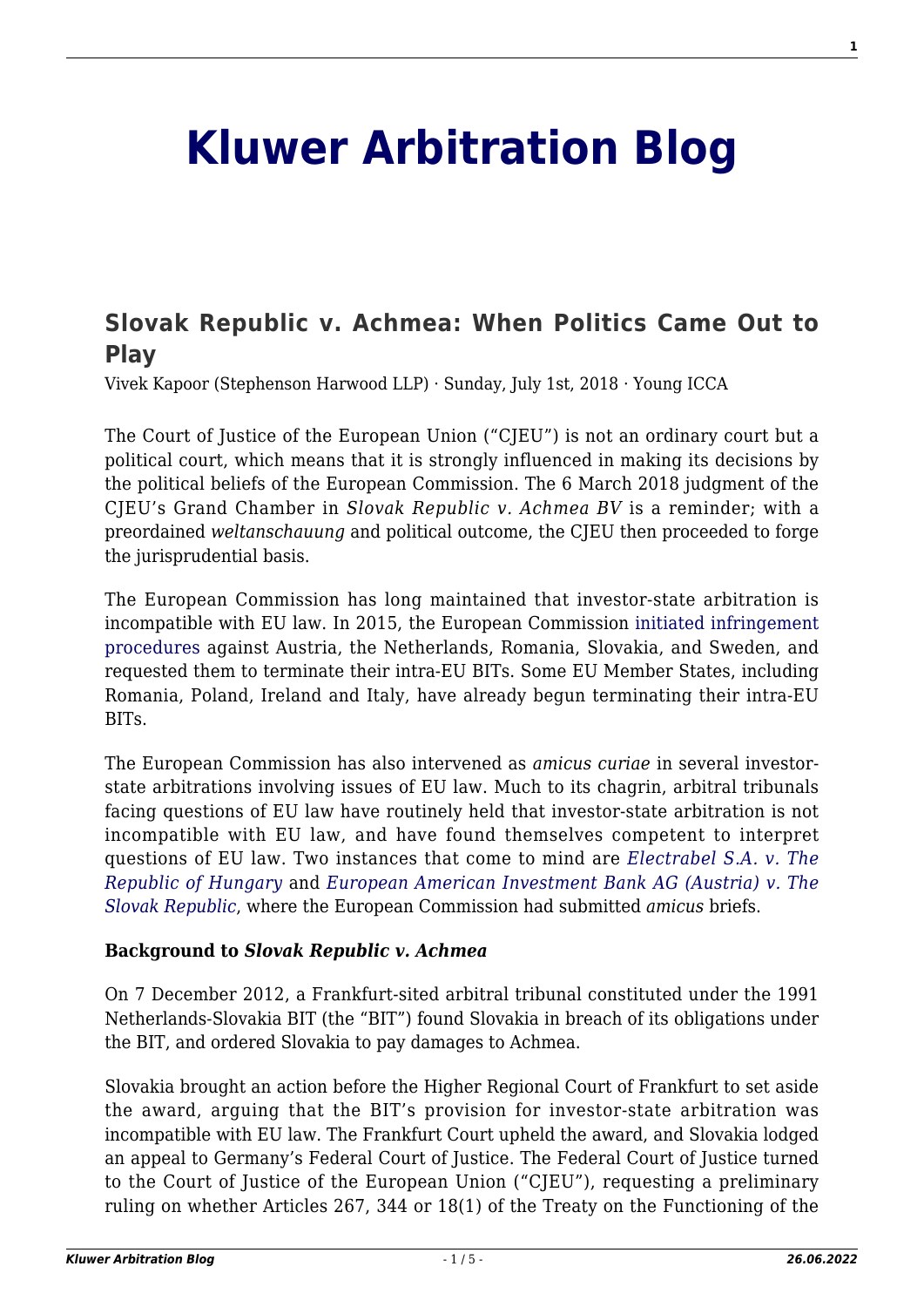European Union ("TFEU") preclude investor-state arbitration under an intra-EU BIT.

Fifteen Member States weighed in; the majority in support of Slovakia's position. One of the Advocates General of the CJEU also gave a formal opinion. In his Opinion of 19 September 2017, he concluded that intra-EU BITs were compatible with EU law.

# **The Incompatibility**

In its decision, the CJEU held that the provision for investor-state arbitration in the BIT was contrary to Articles 344 and 267 of the TFEU. It found that the investor-state arbitration mechanism threatened the effective application of EU law and was incompatible with the duty of sincere cooperation incumbent upon EU Member States in order to ensure the uniform and effective application of EU law.

The CJEU constructed its reasoning on the basis that in resolving the investment treaty dispute, the arbitral tribunal would invariably be called upon to interpret and apply EU law as part of the law and international norms in force. However, such arbitral tribunal did not qualify as a *"court or tribunal of a Member State"*, and therefore was not competent (under Article 267 of the TFEU) to request preliminary rulings on the interpretation of EU law from the CJEU.

Emphasizing what is essentially an artificial distinction, the CJEU concluded that, unlike commercial arbitration, investment treaty arbitration effectively removed matters relating to the interpretation and/or application of EU law from the jurisdiction of the domestic courts of EU Member State. Moreover, the nature of the process ensures that awards are subject only to limited judicial review by the domestic courts of EU Member States.

Accordingly, the Court held that investor-state arbitration impaired the autonomy of EU law, which is ensured by Articles 344 and 267 of the TFEU.

Having found investor-state arbitration incompatible with EU law, the CJEU did not rule on the question whether it was also incompatible with Article 18(1) of the TFEU.

# **The Jurisprudential Manoeuvre**

The reasoning of the CJEU is fairly synthetic. *First*, an arbitral tribunal constituted under a BIT essentially rules on the substance of that particular BIT. At no point in time would it stray into the operational domain of the CJEU under Article 344.

*Second*, the reasoning could very easily apply to a commercial arbitration tribunal which would also not qualify as a "court or tribunal of a Member State" but could be called upon to interpret and apply EU law as it is a fundamental part of any EU Member State's domestic law. Then why the express exclusion for commercial arbitration? Moreover, arbitration as a process ensures that awards are subject only to limited judicial review by the domestic courts. Commercial arbitration awards too are subject to judicial scrutiny only on limited grounds and it is unclear whether these limited grounds, similarly defined for a better part in most domestic arbitration codes, would allow an examination of the fundamental provisions of EU law. Public policy is not an easy gateway to an extensive judicial review.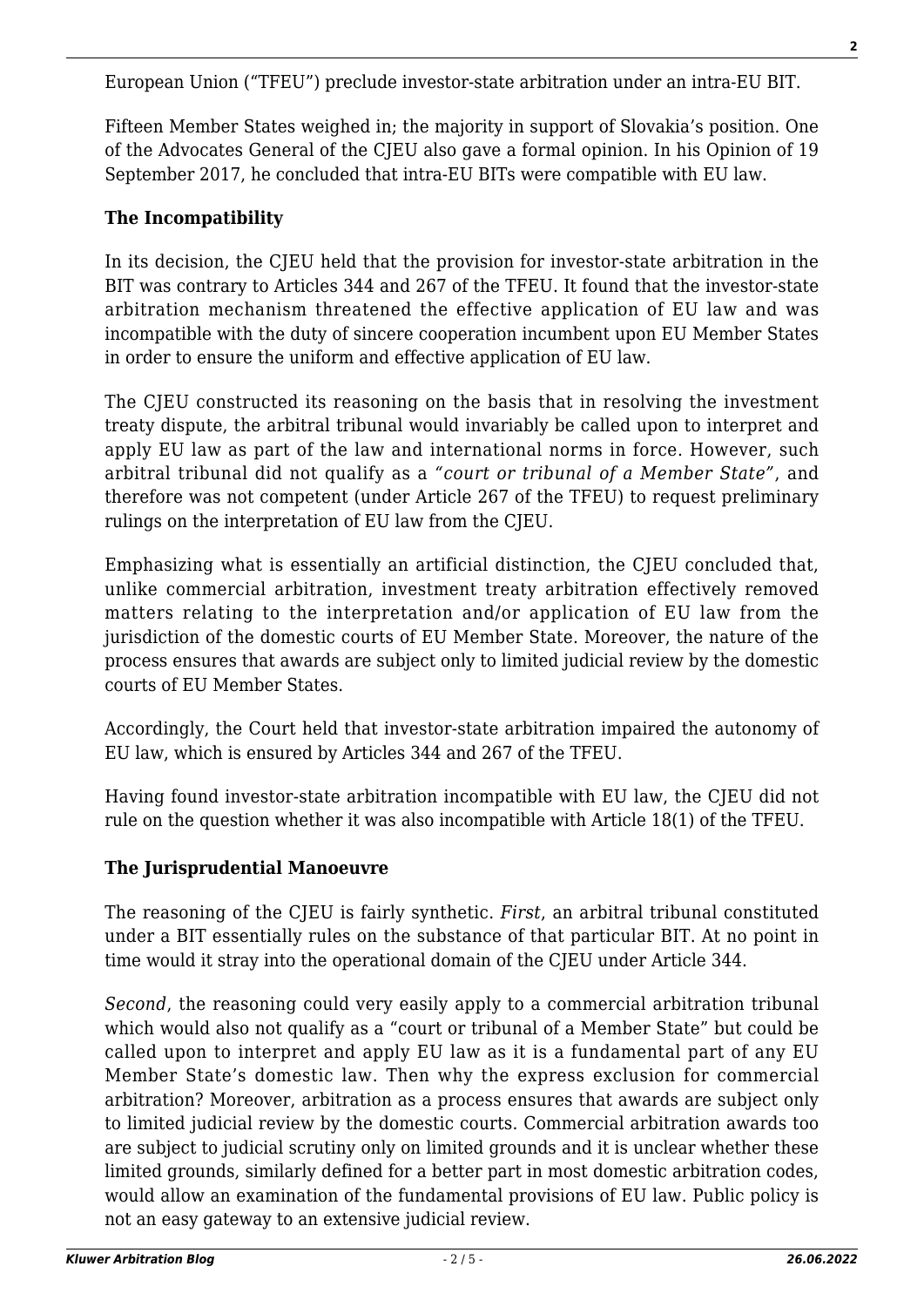## **The Aftermath**

The CJEU's judgment is indeed in the particular context of the provision for investorstate arbitration under the Netherlands-Slovakia BIT. But make no mistake, it will change the lay of the land.

While the judgment's analysis does not concern the substantive protections accorded under intra-EU BITs, it effectively renders the 196 intra-EU BITs currently in force impracticable. The investor-state arbitration mechanism is fundamental to a BIT, intra-EU BITs being no different. Investment treaty tribunals constituted under intra-EU BITs may not be required to decline jurisdiction as a result of the judgment, but their awards could very well be set aside or denied enforcement on grounds of incompatibility with EU law.

Even investors (with awards by tribunals sited in EU Member States) seeking enforcement outside the European Union would not be able to escape the judgment. Courts of EU Member States have to comply with the CJEU's judgment. Thus, where the courts of an EU Member State are asked to set aside awards made on the basis of an intra-EU BIT, they are likely to annul such awards. Awards set aside at the seat tend not to find much favour in enforcement courts elsewhere.

Having the tribunal sited in a non-EU State may tide over the annulment muddle, but the problems would effectively remain the same at the enforcement stage of the awards in EU States. Investors will now be forced to submit claims protected by an intra-EU BIT to the jurisdiction of the courts of their host State, essentially without the substantive protections provided under the BITs.

Investors could consider restructuring their investments in EU Member States to benefit from protection under BITs with third (non-EU) States. However, it is not inconceivable that in the future, BITs with third States might also run into similar rough weather. Any investment treaty award based on a claim that has an EU Member State as the host State can potentially get stuck in this web, the contours of which have been firmly defined by this judgment of the CJEU.

The path of multilateral treaties for intra-EU claimants may also not remain unravaged for long. The European Commission's disapproval of the investor-state arbitration mechanism of the Energy Charter Treaty (also due to purported incompatibility with EU law) is well known.

An award by an arbitral tribunal constituted under the rules of the Convention On The Settlement Of Investment Disputes Between States And Nationals Of Other States ("ICSID") is enforceable as if the award were a final judgment of a court in each Contracting State to the ICSID Convention, with no possibility for it to be set aside by a domestic court. Yet, investors may find it difficult to enforce an ICSID award in the EU due to the incompatibility of investor-state arbitration mechanism with EU law. US courts rejected the arguments of the European Commission against the enforcement of the ICSID award in *[Ioan Micula, Viorel Micula and others v. Romania](https://www.italaw.com/sites/default/files/case-documents/italaw94011.pdf)*, however, courts in EU Member States might not take the same view when called upon to do so.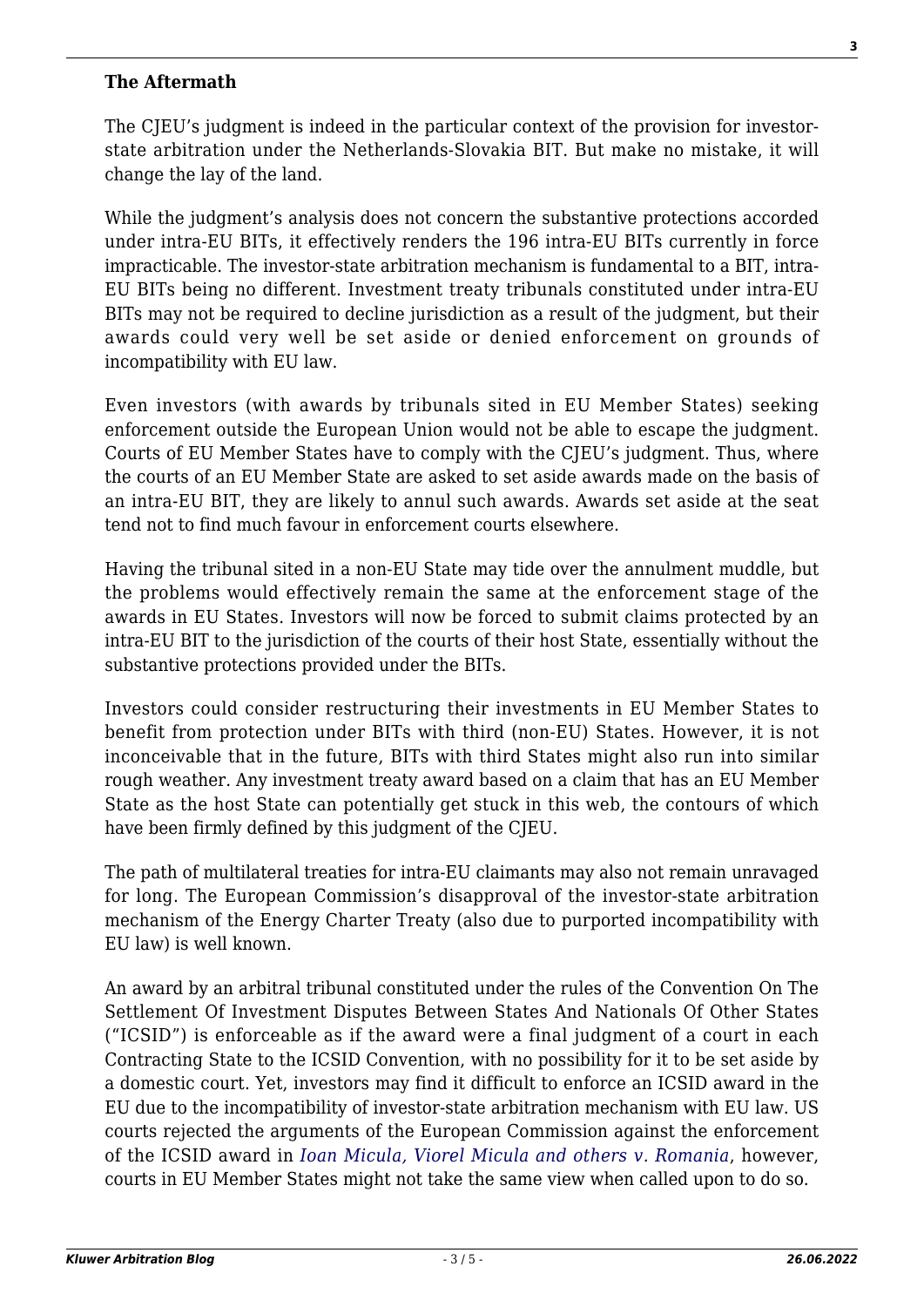#### **Tour d'horizon**

For EU Member States, the CJEU's finding of an incompatibility of investor-state arbitration with EU law will make revisions to their existing BITs unavoidable.

The recent weeks have seen the EU unveil the finalized draft of the investment protection agreement with Singapore and the outline of the trade deal with Mexico. Both seek to implement the EU approach to investment protection that "fundamentally reforms the old-style ISDS system" – by providing for a permanent two-tier investment court.

The future of investor-state arbitration is fast evolving, and within the European Union, CJEU's judgment has taken investor-state disputes to the doorstep of a permanent investment court, as has long been advocated by the European Commission.

### **Profile Navigator and Relationship Indicator**

Offers 6,200+ data-driven arbitrator, expert witness and counsel profiles and the ability to explore relationships of 13,500+ arbitration practitioners and experts for potential conflicts of interest.

[Learn how](https://www.wolterskluwer.com/en/solutions/kluwerarbitration/practiceplus?utm_source=arbitrationblog&utm_medium=articleCTA&utm_campaign=article-banner) **[Kluwer Arbitration Practice Plus](https://www.wolterskluwer.com/en/solutions/kluwerarbitration/practiceplus?utm_source=arbitrationblog&utm_medium=articleCTA&utm_campaign=article-banner)** [can support you.](https://www.wolterskluwer.com/en/solutions/kluwerarbitration/practiceplus?utm_source=arbitrationblog&utm_medium=articleCTA&utm_campaign=article-banner)



*To make sure you do not miss out on regular updates from the Kluwer Arbitration Blog, please subscribe [here](http://arbitrationblog.kluwerarbitration.com/newsletter/). To submit a proposal for a blog post, please consult our [Editorial Guidelines.](http://arbitrationblog.kluwerarbitration.com/editorial-guidelines/)*